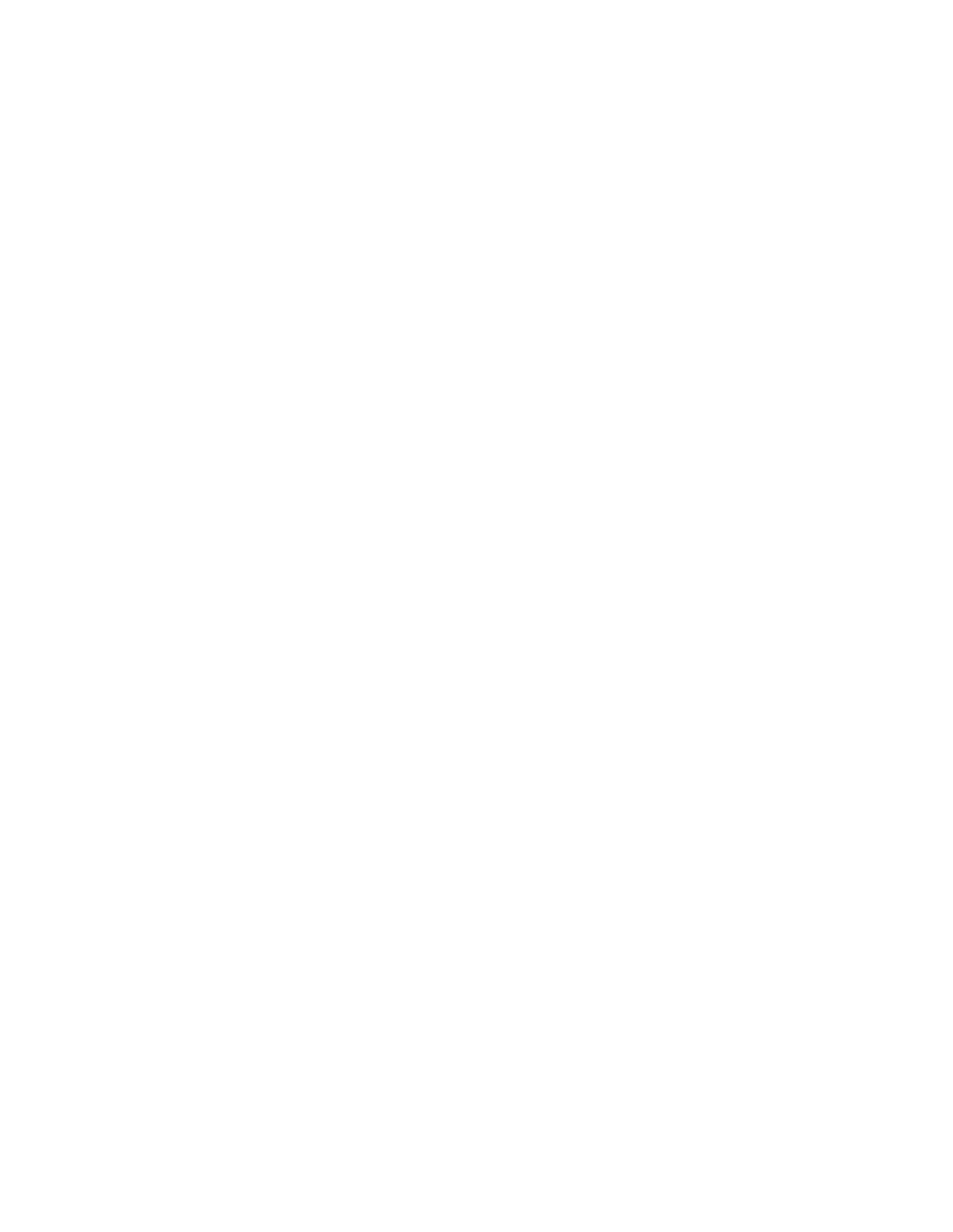## **SECTION A: READING SKILLS -** ANSWER **ALL** THE QUESTIONS **(25 marks)**

## **Read EXTRACT 1 – 'Railhead' by Philip Reeve**

| 1) Why does Zen feel he must not turn around?                                                                                                                                 | (1 mark)            |
|-------------------------------------------------------------------------------------------------------------------------------------------------------------------------------|---------------------|
| 2) Write down three types of people who are on the train.<br><u> 1989 - Johann John Stone, mars et al. (</u><br><u> 1989 - Johann John Stone, meil in der Stone (d. 1989)</u> | $(3 \text{ marks})$ |
| 3) How can you tell Zen is nervous on the train?                                                                                                                              | $(2 \text{ marks})$ |
| 4) Find and copy two words or groups of words that suggest Zen's mood<br>changes when the train comes out of the tunnel.                                                      | $(2 \text{ marks})$ |
| 5) Explain what tactics the drone uses to find Zen.<br>Use evidence from the text to support your answer.                                                                     | $(2 \text{ marks})$ |
| 6) Onomatopoeia is used to describe the movement of the drone.<br>Find and copy an example                                                                                    | (1 mark)            |

\_\_\_\_\_\_\_\_\_\_\_\_\_\_\_\_\_\_\_\_\_\_\_\_\_\_\_\_\_\_\_\_\_\_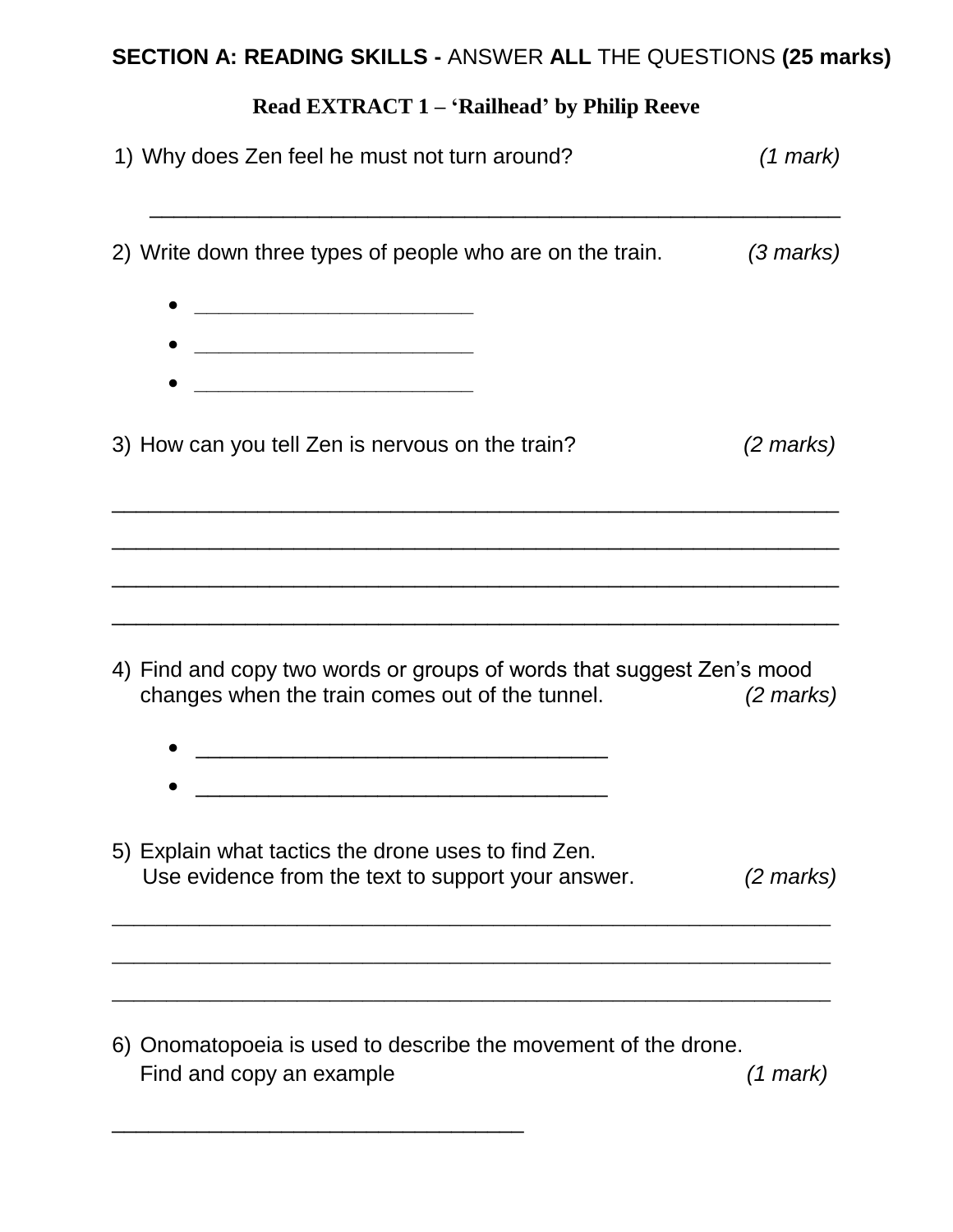#### **Read EXTRACT 2 – A poem by John Agard**

| 7) Why does the teacher not want to teach the lesson? | (2 marks) |
|-------------------------------------------------------|-----------|
|-------------------------------------------------------|-----------|

*\_\_\_\_\_\_\_\_\_\_\_\_\_\_\_\_\_\_\_\_\_\_\_\_\_\_\_\_\_\_\_\_\_\_\_\_\_\_\_\_\_\_\_\_\_\_\_\_\_\_\_\_\_\_\_\_\_\_\_*

*\_\_\_\_\_\_\_\_\_\_\_\_\_\_\_\_\_\_\_\_\_\_\_\_\_\_\_\_\_\_\_\_\_\_\_\_\_\_\_\_\_\_\_\_\_\_\_\_\_\_\_\_\_\_\_\_\_\_\_*

*\_\_\_\_\_\_\_\_\_\_\_\_\_\_\_\_\_\_\_\_\_\_\_\_\_\_\_\_\_\_\_\_\_\_\_\_\_\_\_\_\_\_\_\_\_\_\_\_\_\_\_\_\_\_\_\_\_\_\_* 

8) What two other impressions do you get of the Geography teacher? *(6 marks)*

| Impression | Evidence (Place a quote in each box) |
|------------|--------------------------------------|
|            |                                      |
|            |                                      |
|            |                                      |
|            |                                      |

9) Look at the line '*Today I'll dance on the globe'* What does the teacher mean by this? *(3 marks)*

10) How does the poet show the contrast between the pupils and the teacher? (Look carefully at lines 18 – 21) *(3 marks)*

\_\_\_\_\_\_\_\_\_\_\_\_\_\_\_\_\_\_\_\_\_\_\_\_\_\_\_\_\_\_\_\_\_\_\_\_\_\_\_\_\_\_\_\_\_\_\_\_\_\_\_\_\_\_\_\_\_\_\_\_

\_\_\_\_\_\_\_\_\_\_\_\_\_\_\_\_\_\_\_\_\_\_\_\_\_\_\_\_\_\_\_\_\_\_\_\_\_\_\_\_\_\_\_\_\_\_\_\_\_\_\_\_\_\_\_\_\_\_\_\_

\_\_\_\_\_\_\_\_\_\_\_\_\_\_\_\_\_\_\_\_\_\_\_\_\_\_\_\_\_\_\_\_\_\_\_\_\_\_\_\_\_\_\_\_\_\_\_\_\_\_\_\_\_\_\_\_\_\_\_\_

\_\_\_\_\_\_\_\_\_\_\_\_\_\_\_\_\_\_\_\_\_\_\_\_\_\_\_\_\_\_\_\_\_\_\_\_\_\_\_\_\_\_\_\_\_\_\_\_\_\_\_\_\_\_\_\_\_\_\_\_

*\_\_\_\_\_\_\_\_\_\_\_\_\_\_\_\_\_\_\_\_\_\_\_\_\_\_\_\_\_\_\_\_\_\_\_\_\_\_\_\_\_\_\_\_\_\_\_\_\_\_\_\_\_\_\_\_\_\_\_\_*

*\_\_\_\_\_\_\_\_\_\_\_\_\_\_\_\_\_\_\_\_\_\_\_\_\_\_\_\_\_\_\_\_\_\_\_\_\_\_\_\_\_\_\_\_\_\_\_\_\_\_\_\_\_\_\_\_\_\_\_\_*

*\_\_\_\_\_\_\_\_\_\_\_\_\_\_\_\_\_\_\_\_\_\_\_\_\_\_\_\_\_\_\_\_\_\_\_\_\_\_\_\_\_\_\_\_\_\_\_\_\_\_\_\_\_\_\_\_\_\_\_\_*

 **TURN OVER FOR SECTION B: WRITING SECTION**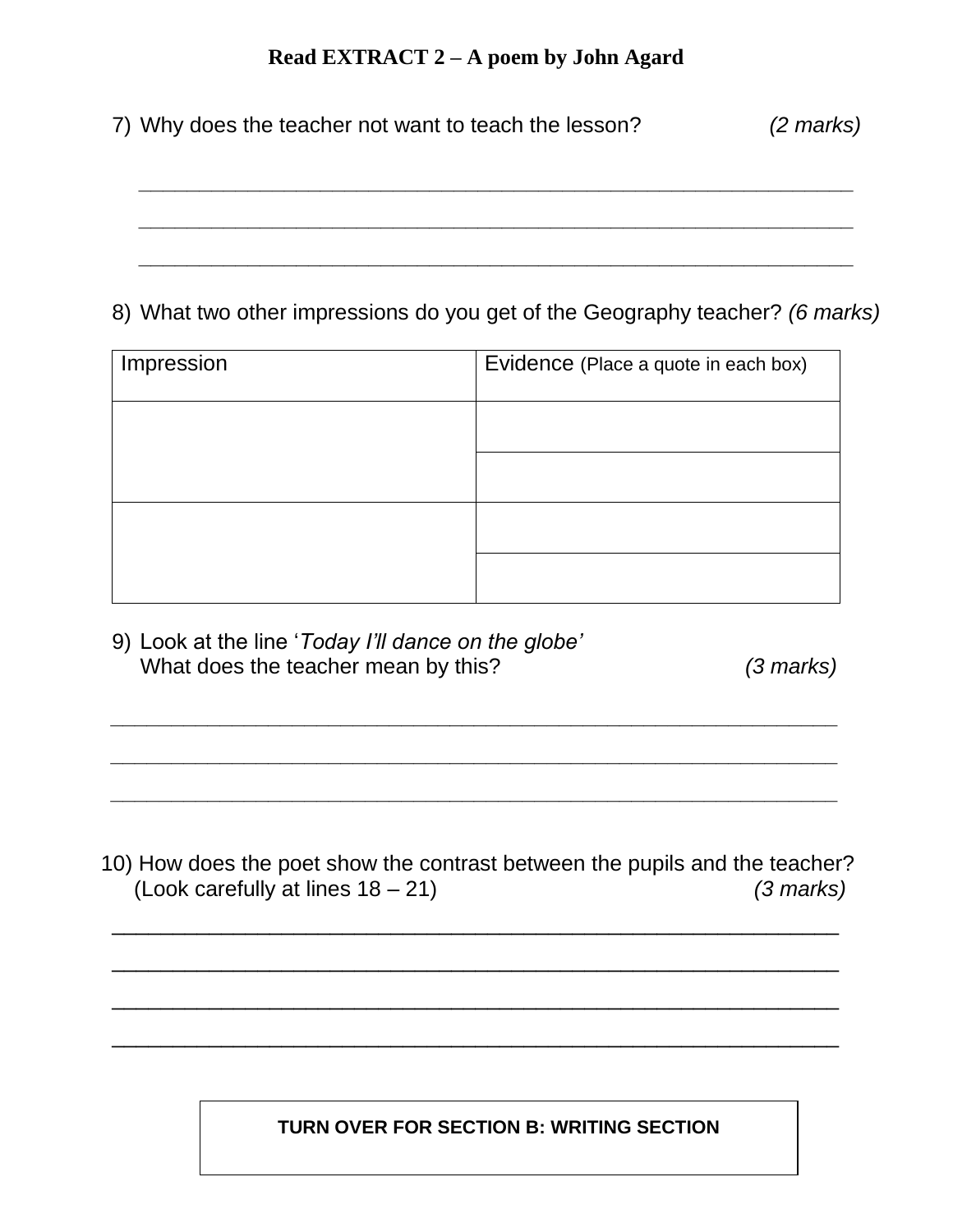## **SECTION B: WRITING SECTION**

## **(25 marks)**



Before you start writing make sure that you PLAN your writing carefully.

Write approximately ONE side, but you can write more if you wish.

Think carefully about the **words you choose** so that you interest your reader.

Take time to check that you have used **paragraphs, capital letters, and varied punctuation.**

**Use this box for your planning**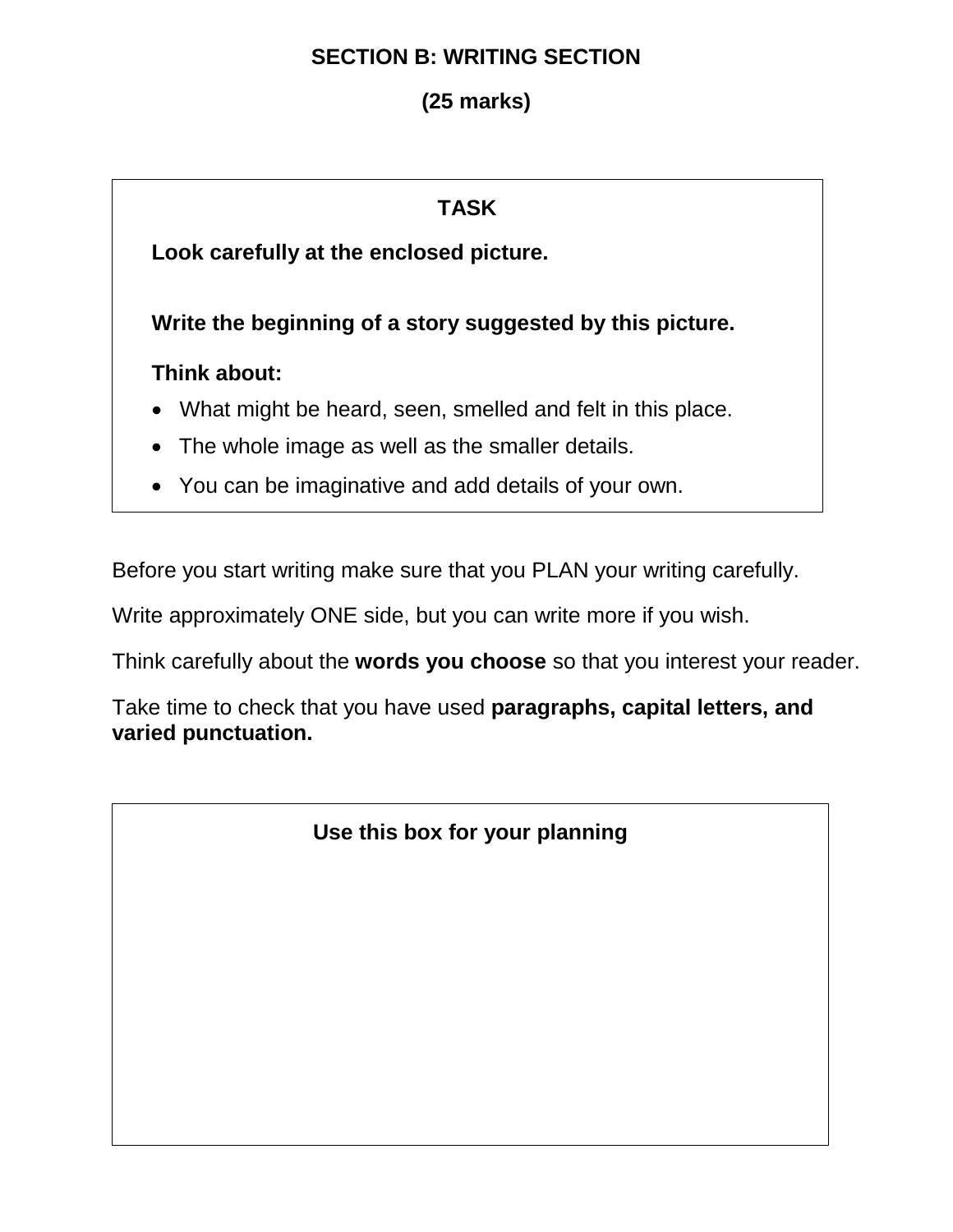